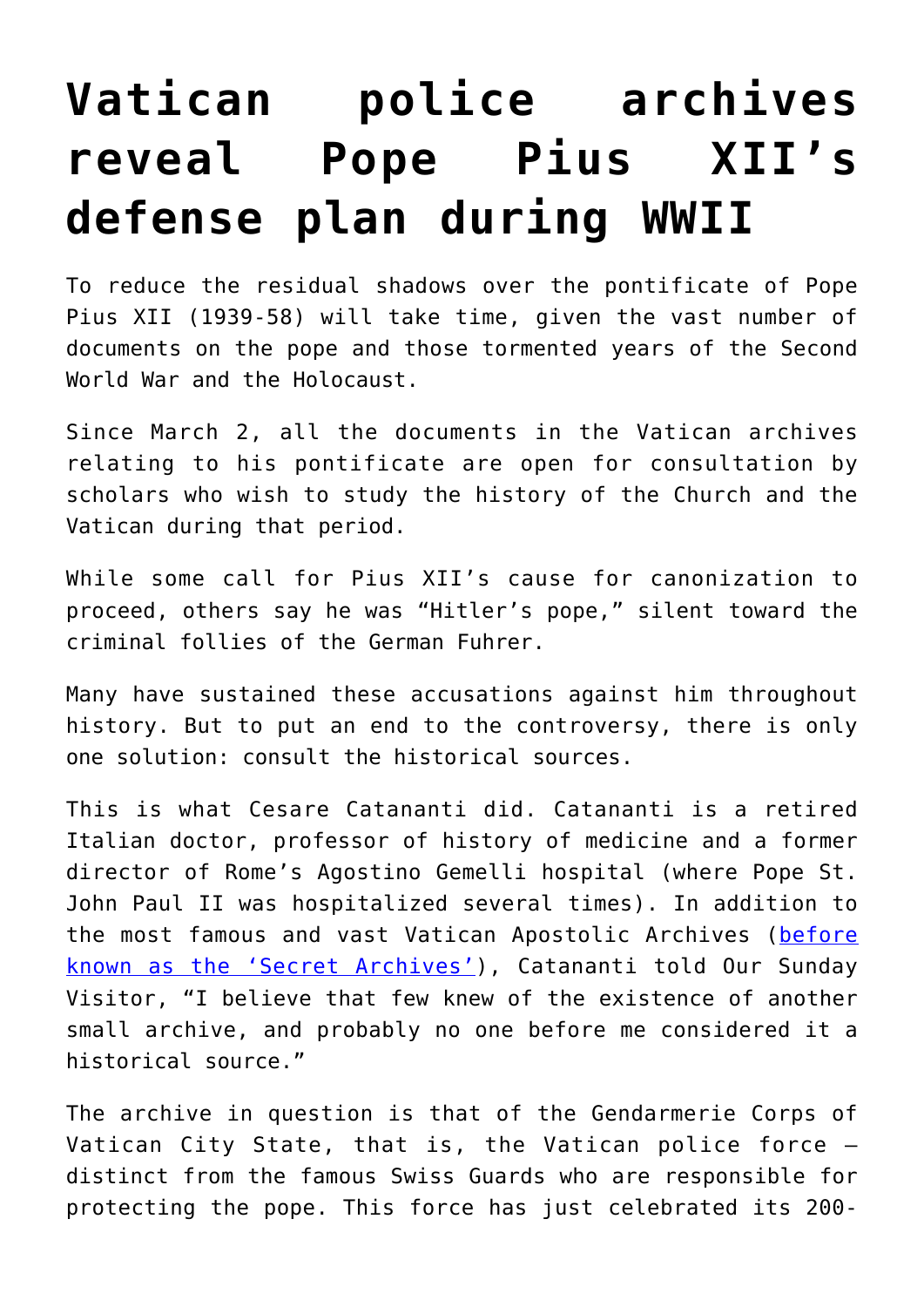year anniversary.

"On that occasion," Catananti said, "the authorities of the Holy See granted me and Sandro Barbagallo [the expert of the Vatican Museums' modern collections] an extraordinary permit to access that archive." Thus a book was born on the Gendarmerie's history.

"That research," he explained, "provoked in me immense curiosity and interest regarding the Vatican and some themes of the Second World War."

## **Position of the Vatican**

Catananti's recent book, which has yet to be translated into English, is titled "The Vatican in the Storm" (*Il Vaticano nella Tormenta*), given that for the Holy See, the years of the Second World War were really hard times, to say the least. Pope Pius XII was elected on March 2, 1939, just six months before the war began.



The book's protagonists are the pope, cardinals and highranking bishops and ambassadors. Then, alongside the Vatican gendarmes — policemen — and various people around the Vatican, the Allied soldiers fled from prison camps, and the German deserters were welcomed inside the Vatican walls. Between the small sovereign state's duties of neutrality and mercy, the latter took priority.

The stormy winds, says the author, were blowing impetuously on the dome of St. Peter's Basilica from different directions. "On the domestic front, there were heated controversies over the relationship with fascism and asylum to be granted or not, to those seeking refuge in the Vatican" Catananti said.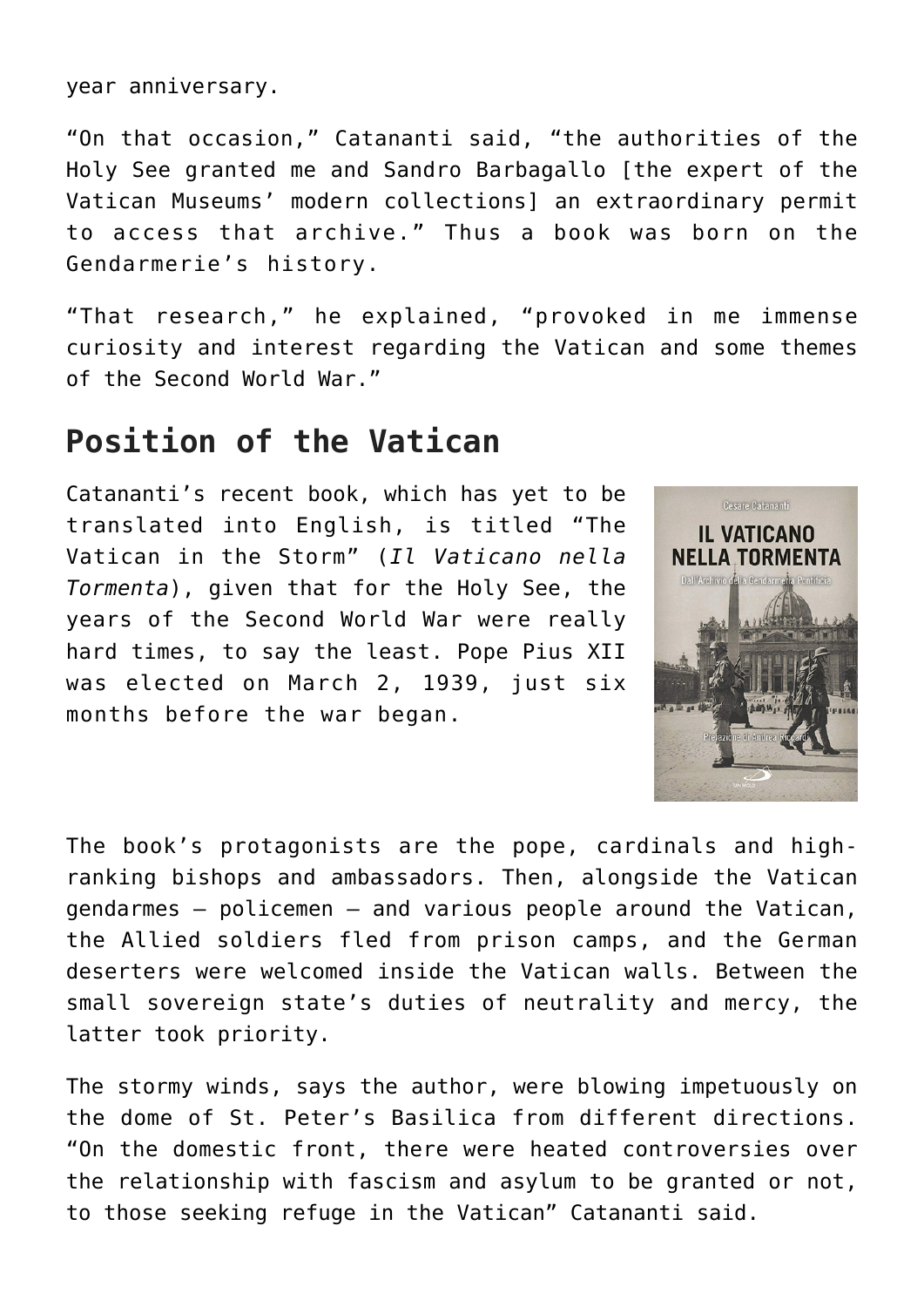"There was the dramatic question of the challenge to the Third Reich, which after Sept. 8, 1943, when Italy was invaded by Germany, bordered directly with the Vatican. It should not be forgotten," he points out, "that the Vatican was (and is) an enclave within Rome, totally dependent on Italy for essential services (water, electricity, transport) And therefore, it was under constant blackmail, if you will."

A chapter full of anecdotes shows how the ambassadors accredited in the Vatican by countries at war with Italy were forced for this reason to leave their residences in Italian territory, in the center of Rome, and find hospitality (not always very comfortable) inside the Vatican walls. "The Holy See", Catananti writes, "was between two fires. The Italian government, concerned that enemy diplomats would carry out espionage activities from within the Vatican for the benefit of their countries, demanded strict control from the Vatican over the lives of diplomats. Instead, they, accustomed to another kind of life, honors and privileges, could not stand the strict vigilance of the gendarmes and the restrictions to which they were subjected, therefore they argued with the Secretariat of State."

One of them, Harold Hilgard Tittman Jr., was the U.S. representative to the Vatican. "His memoirs," Catananti recounts, "are full of anecdotes about the complicated life of that period. His family, thanks to a series of fortunate circumstances, however, enjoyed a truly privileged logistical accommodation. A building all for them. And according to some sources Tittman did not disdain to make intelligence firsthand. Pretending to be a tour guide in St. Peter's Basilica, he passed on encrypted information which then flew to Washington. "

The freedom of this tiny state frightened many, and therefore, everyone was trying to find out what was going on inside those solemn but narrow walls. "Everyone was spying on everyone," Catananti explains. Even the barber of the Gendarmerie, at the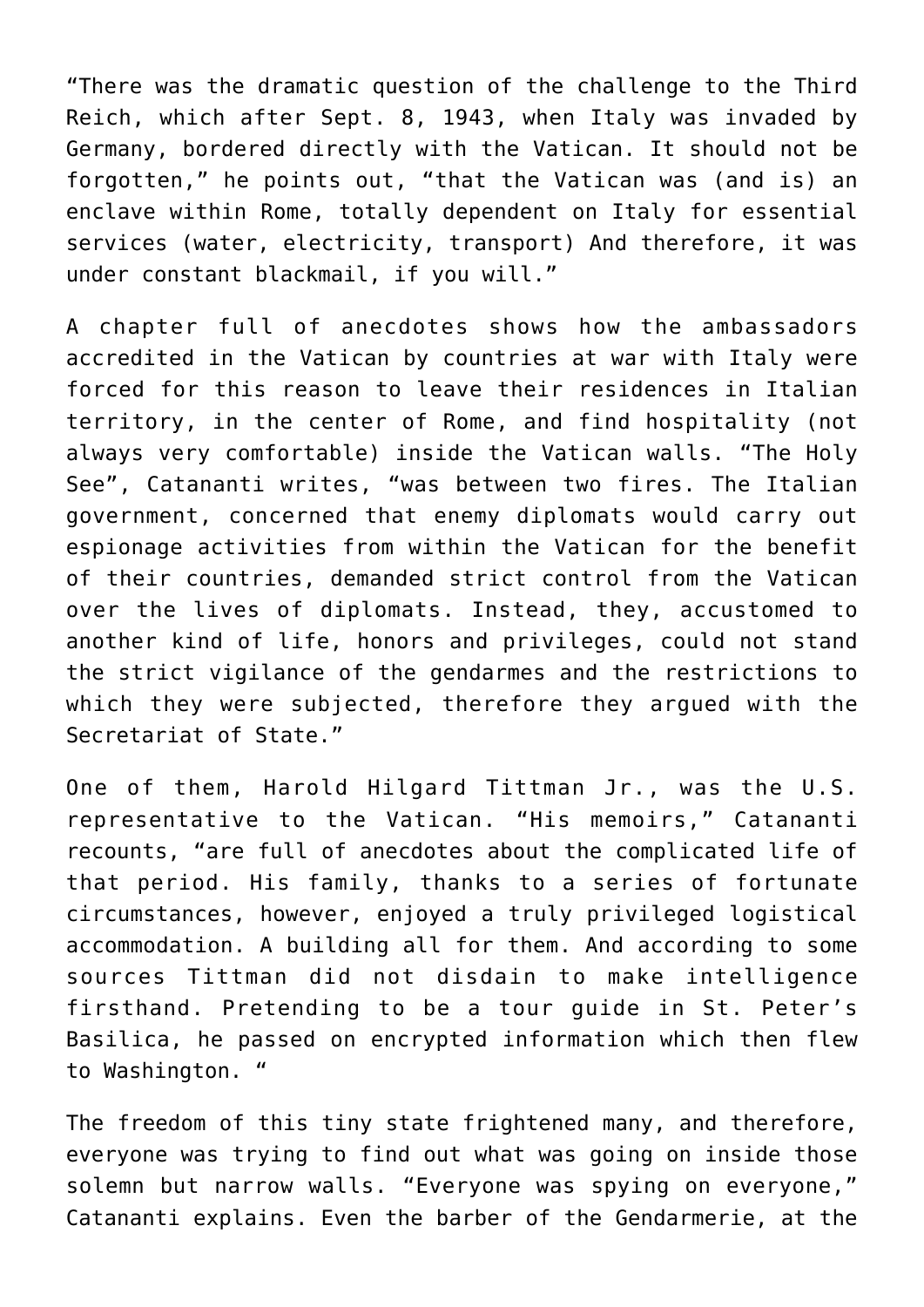end of the war, will prove to be an informant being paid by Italian police.

The "storm," above all, raged for the nine months (Sept. 8, 1943-June 4, 1944) of the Nazi occupation of Rome. The real risk was that Hitler gave the order to invade the Vatican and capture the pope. Since this event was far from theoretical, Catananti discovered the pope's defense plan, the existence of which was unknown thus far, written and kept in the Archive of the Gendarmerie. But the use of weapons, after a thorough reflection, was excluded. "The Secretariat of State did not want weapons to be used. Instead the plan spoke of resisting passive but energetic resistance — with fire hydrants. Then, with progressive setbacks around the apostolic palace, gendarmes and noble guards would shield the pope, in order to protect him from harm," Catananti wrote.

## **Aftermath of the storm**

Finally, the story tells, the storm passed, but Pope Pius XII was left with the reputation of being a silent and complicit pope toward Hitler's criminal intent.

This, however, Catananti explains, is not the reality, as demonstrated by the documents from the Gendarmerie's archives.

"Pius XII preferred to act rather than speak," Catananti underscores. "Although not having new elements, the idea that I made based on all my research is that Pius XII preferred action over words. … Cardinal Domenico Tardini, when serving as Substitute of the Vatican Secretary of State, as early as the mid-1930s, defined him as 'silent as a statue.'"

Pius XII preferred working behind the scenes, Catananti suggests, "to avoid worse evils."

"With Hitler's madness," he stresses, "one could not joke. I realize that his silence is not easy to understand and justify by those who paid certain prices. But I believe that Pius XII